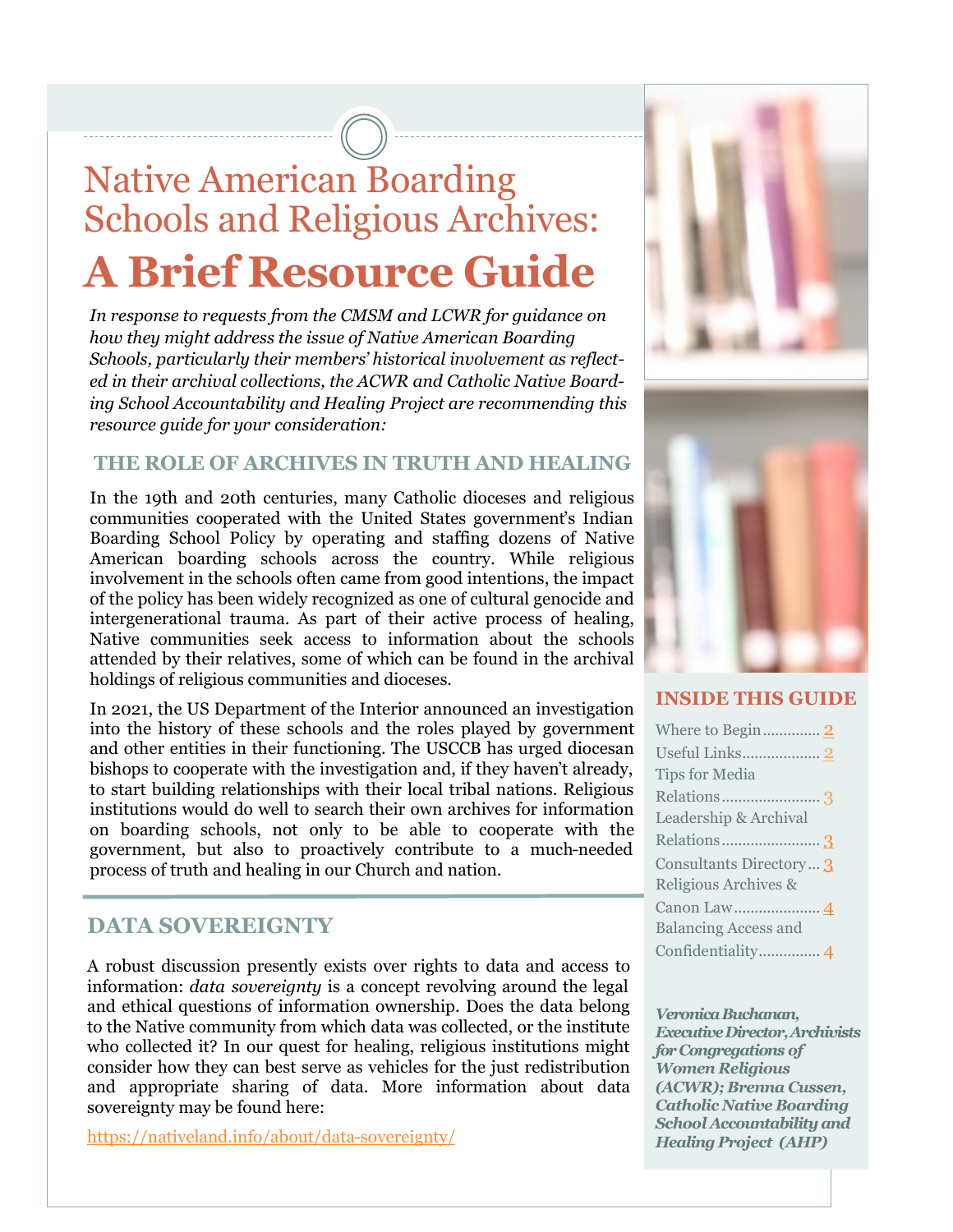#### <span id="page-1-0"></span>**USEFUL LINKS**

**Archivists for Congregations of Women Religious**

#### **[www.archivistsacwr.org](http://www.archivistsacwr.org)**

**The Role of Archives in Truth and Healing Webinar Series**

#### **[archivistsacwr.org/](https://archivistsacwr.org/truthandhealing/) [truthandhealing](https://archivistsacwr.org/truthandhealing/)**

**Association of Catholic Diocesan Archivists (ACDA)**

#### **[diocesanarchivists.org](https://diocesanarchivists.org/)**

**"Managing Diocesan Archives and Records: A Guide for Bishops, Chancellors, and Archivists," a publication of the ACDA**

### **diocesanarchivists.org/? page\_id=472**

**USCCB Subcommittee on Native American Affairs**

### **[www.usccb.org/](https://www.usccb.org/committees/native-american-affairs) [committees/native](https://www.usccb.org/committees/native-american-affairs)[american](https://www.usccb.org/committees/native-american-affairs)-affairs**

**"Bishops encourage cooperation to address church's past in tribal schools,"** *NCR* **article**

**[www.ncronline.org/](https://www.ncronline.org/news/justice/bishops-encourage-cooperation-address-churchs-past-tribal-schools) [news/justice/bishops](https://www.ncronline.org/news/justice/bishops-encourage-cooperation-address-churchs-past-tribal-schools)encourage-[cooperation](https://www.ncronline.org/news/justice/bishops-encourage-cooperation-address-churchs-past-tribal-schools)address-[churchs](https://www.ncronline.org/news/justice/bishops-encourage-cooperation-address-churchs-past-tribal-schools)-pasttribal-[schools](https://www.ncronline.org/news/justice/bishops-encourage-cooperation-address-churchs-past-tribal-schools)**

**The National Native American Boarding School Healing Coalition 2020 List of Schools Found by State**

**[boardingschoolhealing.o](https://boardingschoolhealing.org/education/resources/) [rg/education/resources/](https://boardingschoolhealing.org/education/resources/)**

## **WHERE TO BEGIN: FIRST STEPS**

**Determine whether your community holds archives related to your operation of or other involvement with Native American boarding schools.** Your archivist should be able to help you with this. Key records to look for are annual or monthly mission reports, government contracts, house annals, attendance ledgers, faculty & student lists, correspondence with the chancery or civil or Native officials.

**Begin to organize basic facts**  about the school(s) with which you were involved: *How long was this school open? How many students attended this school across its existence? What kinds of records do you hold? What is the status of those records? Where are they?* 

**Determine what kind of records your community is unwilling to share** (e.g., personnel records). Be clear about why not. The goal is to be as transparent as possible while respecting both the community and the tribal nations' privacy needs.

**As early in the process as possible, reach out to the tribal nation(s) impacted by the school(s) with which your community was involved to build relationships and to determine proper protocols.**  Most tribal nations have a Tribal Historic Preservation Office (THPO) responsible for the archival records for their communities and may serve as the initial point of contact for non-Native agencies. If there is no THPO, contact the tribal government. Ask who would be the best person to work with. Let them know that your community has records regarding a boarding school that members of their community attended, and that you

want to make sure these records can eventually be accessed by families. Commit to involving them in each step of the process.

**Create a "finding aid"** - an inventory or catalog - of the relevant records. Depending on the scope of your collection, a brief summary of the collection as a whole, or summaries of each file folder, would be helpful. (Contact ACWR for guidance on how to do this.)

**Work with the Native community to determine what records can and should be shared,** the manner by which they are shared (such as in an online format or in person), what records are sensitive and should be restricted, what cultural protocols should be kept in mind, and the interpretive lens through which records can be read.

**Work with the tribal nation(s) involved to establish a process for determining wider access to records.** Boarding school records are not only about you and your community; they are very much about Indigenous people and their history. It is important to respect their right to determine who gets to research and share their story. Religious communities should work with tribal nations to create bodies of approval that determine research access. Many tribal nations will already have established Institutional Review Boards (IRBs) for this purpose.

*—This guidance summarizes insights from Maka Black Elk, Executive Director for Truth and Healing at the Jesuit Red Cloud Indian School and board member of the National Native American Boarding School Healing Coalition (NABS).*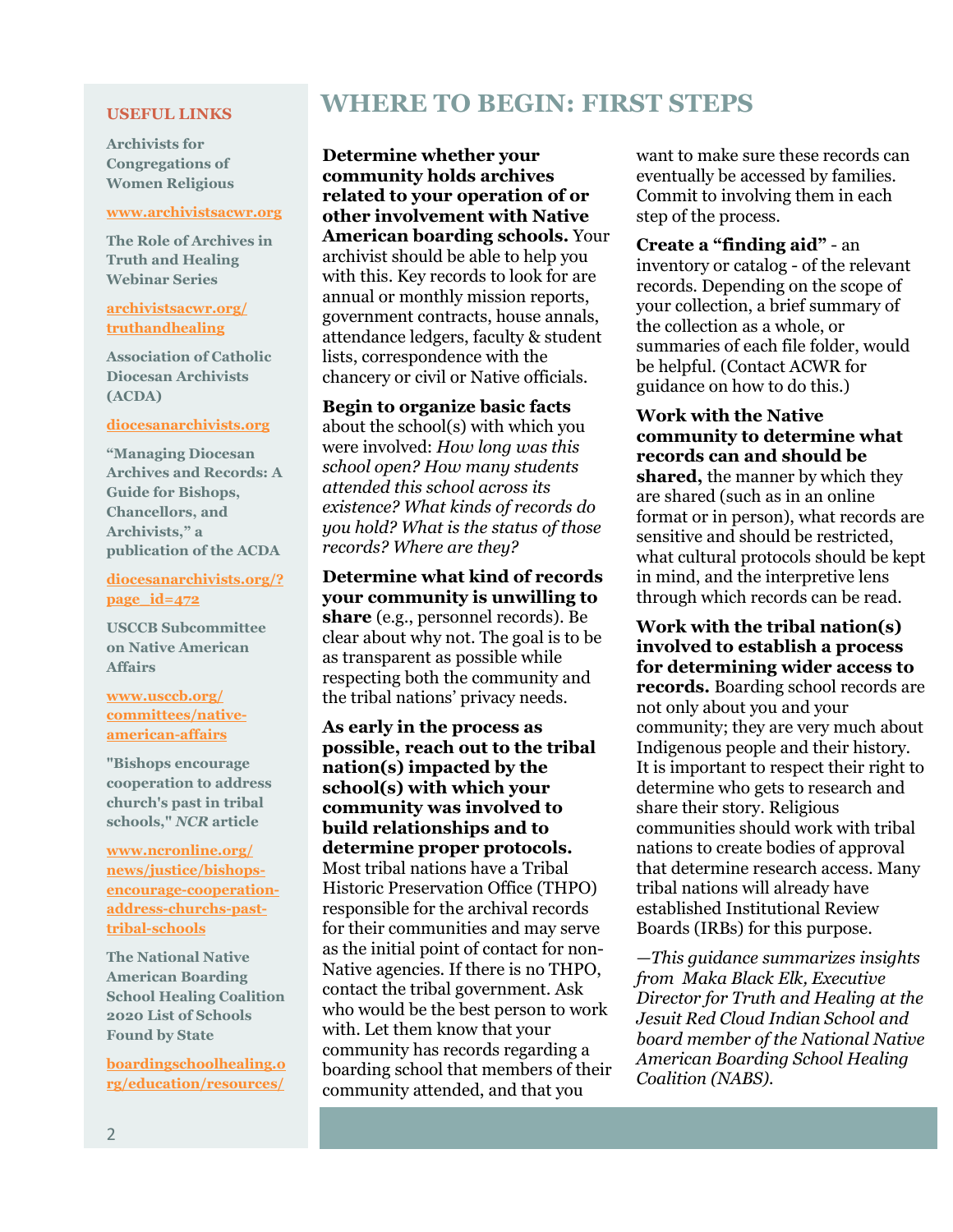### <span id="page-2-0"></span>**LEADERSHIP & ARCHIVAL RELATIONS**



*Forge a stronger relationship between the archives department & leadership. In religious communities, as decisions are discussed about the future of the congregation & its patrimony, archivists and leaders should make a concerted effort to work together to preserve the community's records.*

*Open the channels of communication. Put "Archives" on your monthly meeting agenda. Archivists, consider how you might better support leadership & the ongoing initiatives of the community or diocese. Leaders, including the archivist in a conversation may open the doors to new ideas and projects.* 





*Embrace external interest in your community or diocesan history and archives. Scholars, genealogists, constituents, former and ongoing ministries, Catholics, and many others have interests in your collections. Catholic orders and dioceses have often tended to the needs of marginalized groups; the history and experiences of many underrepresented populations are present in religious archives. Catholic history is social history, religious history, regional history, and the Church's history!*

*Archives is a specialized field that entails professional preparation and ongoing education. Consider supporting your archivists participation in professional organizations like the Archivists for Congregations of Women Religious (ACWR) and the Association of Catholic Diocesan Archivists (ACDA), and their conferences. Show an interest in the information they bring back from those meetings.*



*By preserving and sharing the stories of Catholics past and present, archivists are your partners in ministry and help ensure the longterm preservation of your community's charism and diocese's legacy. Consider the archivist a vital part of your strategic planning team.*



### **MEDIA RELATIONS**

If your institute has records pertaining to its past or current involvement in Native American Boarding Schools, having a communications policy in place will be helpful. Again, consultation with the archivist will be useful. How will your communications director or your leadership team reply to inquiries? Will you refer the reporter to the archive? Your response may be dependent upon the knowledge you have about your archival holdings.

If you know that the archive has material that bears upon a reporter's question, you may be in a better position to craft a reply. Never lie! If you don't know, say so and offer to call the reporter back with additional information. Also, don't be afraid to ask why the reporter is asking. Bear in mind, you can't control every story! That doesn't mean you should refuse to talk about your community or diocese's history.